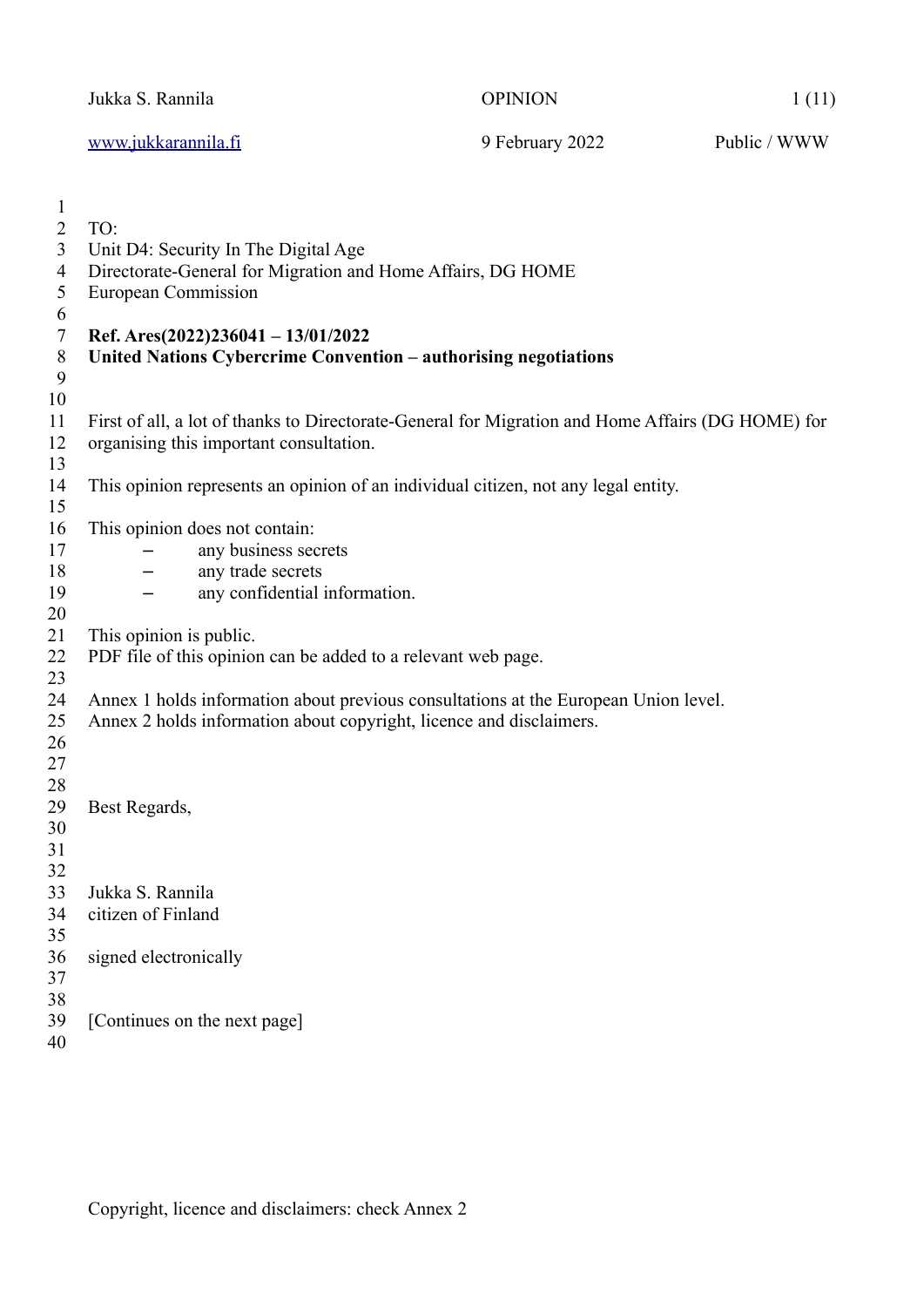| Jukka S. Rannila           | <b>OPINION</b>  | 2(11)        |
|----------------------------|-----------------|--------------|
| <u>www.jukkarannila.fi</u> | 9 February 2022 | Public / WWW |

- **About previous consultations / Repeating several issues** Annex 1 holds information about previous consultations. I have repeated the same issues several times and previous consultation documents can be assessed critically. Different units of the European Commission already know something about my previous opinions. **Highlighting only some issues** This opinion does not handle all issues which are mentioned on the consultation document. I have presented different issues to different units of the European Commission. Generally speaking many proposals are already implemented and therefore I don't present all possible issues based on this consultation. **The consultation document is technologically neutral and does not mention specific company names** It is fully understandable that the consultation document is technologically neutral. It is also fully understandable that the consultation document does not mention specific company names. **Book / The Internet Trap / Mentioning specific company names** I recommend reading the book by Matthew Hindman. Matthew Hindman describes digital economy with specific company names. **Hindman, M. (2018). The Internet Trap: How the digital economy builds monopolies and undermines democracy. Princeton, New Jersey: Princeton University Press.** I read the Finnish version of the book. **Hindman, M. (2019). Internet-ansa: Miten digitaalinen talous rakentaa monopoleja ja nakertaa demokratiaa (K. Pietiläinen, Translator). Helsinki: Terra Cognita. The darker side of the digital world** It can be noted that there is the darker side of the digital world. The European Commission (check annex 1 for previous consultations) has organised some consultations which handle this darker side of the digital world. Naturally we should be aware of different problems with the digital world when advancing different policies related to the digital world. **What should be negotiated?** 41 42 43 44 45 46 47 48 49 50 51 52 53 54 55 56 57 58 59 60 61 62 63 64 65 66 67 68 69 70 71 72 73 74 75 76 77 78 79 80 81 82 83 84
- I have advocated one place/service for informing different information technology problems. At the 85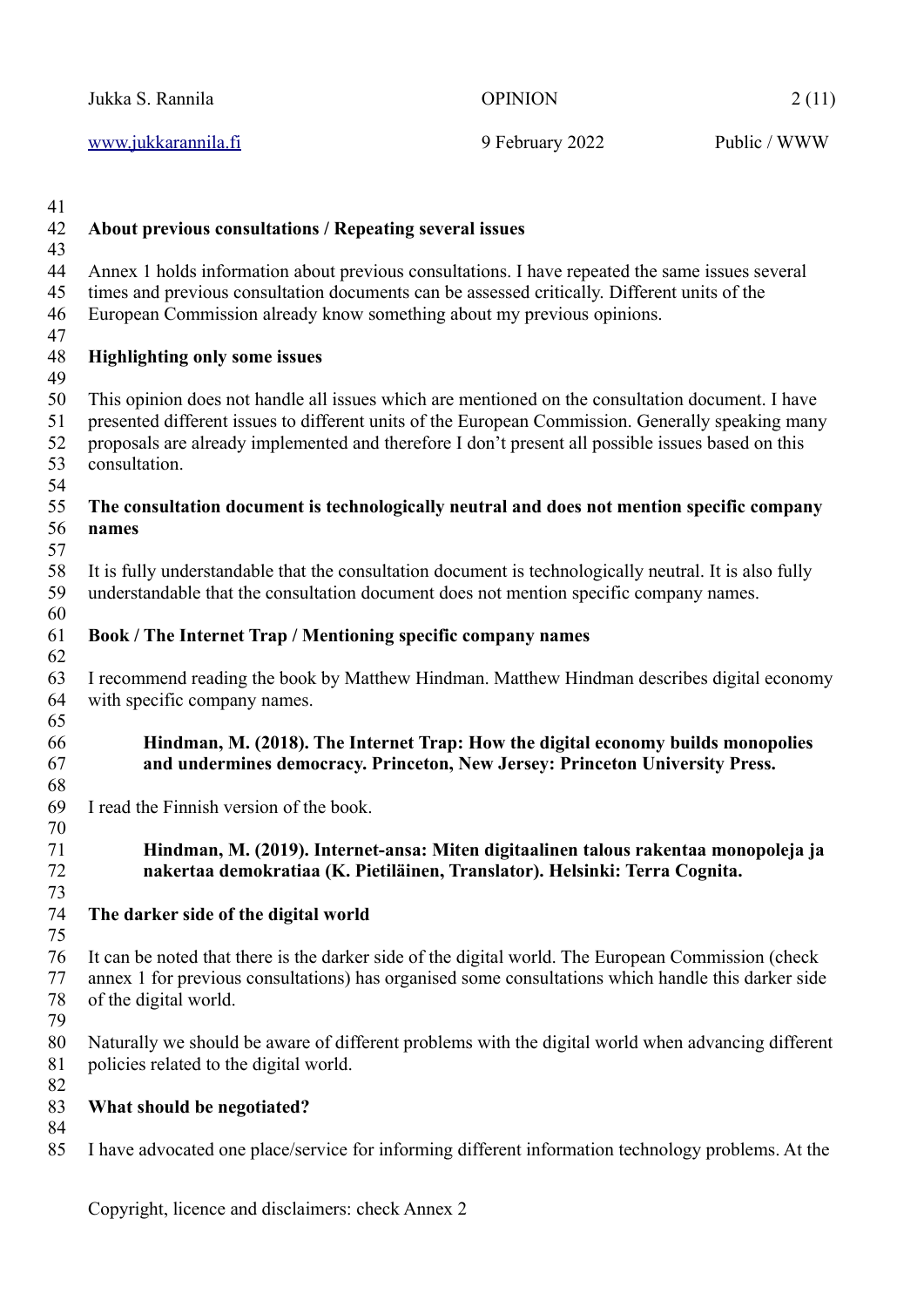| Jukka S. Rannila    | <b>OPINION</b>  | 3(11)        |
|---------------------|-----------------|--------------|
| www.jukkarannila.fi | 9 February 2022 | Public / WWW |

<span id="page-2-10"></span><span id="page-2-8"></span><span id="page-2-6"></span><span id="page-2-4"></span><span id="page-2-2"></span><span id="page-2-0"></span>

| 86<br>87   | moment there are several possibilities for informing different information technology problems.         |
|------------|---------------------------------------------------------------------------------------------------------|
| 88<br>89   | Examples for informing information technology problems are following:                                   |
| 90         | Spamhouse Project <sup>1</sup> for tracking email spammers and spam-related activity<br>$\bullet$       |
| 91         | SpamCop <sup>2</sup> service for reporting spam<br>٠                                                    |
| 92         | Common Vulnerabilities and Exposures (CVE) <sup>3</sup> service for informing information-<br>$\bullet$ |
| 93         | security vulnerabilities and exposures                                                                  |
| 94         | Forum of Incident Response and Security Teams <sup>4</sup><br>$\bullet$                                 |
| 95         | computer emergency response team (CERT) - also national CERT teams<br>$\bullet$                         |
| 96         | CSIRT Virus Watch <sup>5</sup><br>$\bullet$                                                             |
| 97         | Scamdex <sup>6</sup><br>$\bullet$                                                                       |
| 98         | providers of different technology solutions have their own reporting services.<br>$\bullet$             |
| 99         |                                                                                                         |
| 100        | Opinion: At the moment there are too many places/services for informing different                       |
| 101        | information technology problems.                                                                        |
| 102        |                                                                                                         |
| 103        | Opinion: There should be just one place/service for informing different information                     |
| 104        | technology problems.                                                                                    |
| 105        |                                                                                                         |
| 106<br>107 | Opinion: Global co-operation is needed since cybercrime is a global issue.                              |
| 108        | <b>Proposals for negotiations</b>                                                                       |
| 109        |                                                                                                         |
| 110        | Proposal: Negotiations related to United Nations Cybercrime Convention can be                           |
| 111        | supported generally.                                                                                    |
| 112        |                                                                                                         |
| 113        | Proposal: European Union should support creation of one global place/service which                      |
| 114        | could be used for informing all information technology problems including cybercrime                    |
| 115        | problems.                                                                                               |
| 116        |                                                                                                         |
| 117        |                                                                                                         |
| 118        | Good luck!!!                                                                                            |
| 119        |                                                                                                         |
| 120        | This opinion is quite limited. Hopefully there are other constructive ideas presented in other          |
| 121        | opinions. This remains to be seen.                                                                      |
| 122        |                                                                                                         |
| 123        | [Continues on the next page]                                                                            |
|            |                                                                                                         |

- <span id="page-2-1"></span>[1](#page-2-0) [https://www.spamhaus.org](https://www.spamhaus.org/)
- <span id="page-2-3"></span>[2](#page-2-2) [https://www.spamcop.net](https://www.spamcop.net/)
- <span id="page-2-5"></span>[3](#page-2-4) [https://www.cve.org](https://www.cve.org/)
- <span id="page-2-7"></span>[4](#page-2-6) [https://www.first.org](https://www.first.org/)
- <span id="page-2-9"></span>[5](#page-2-8) [http://www.csirt.org](http://www.csirt.org/)
- <span id="page-2-11"></span>[6](#page-2-10) [http://www.scamdex.com](http://www.scamdex.com/)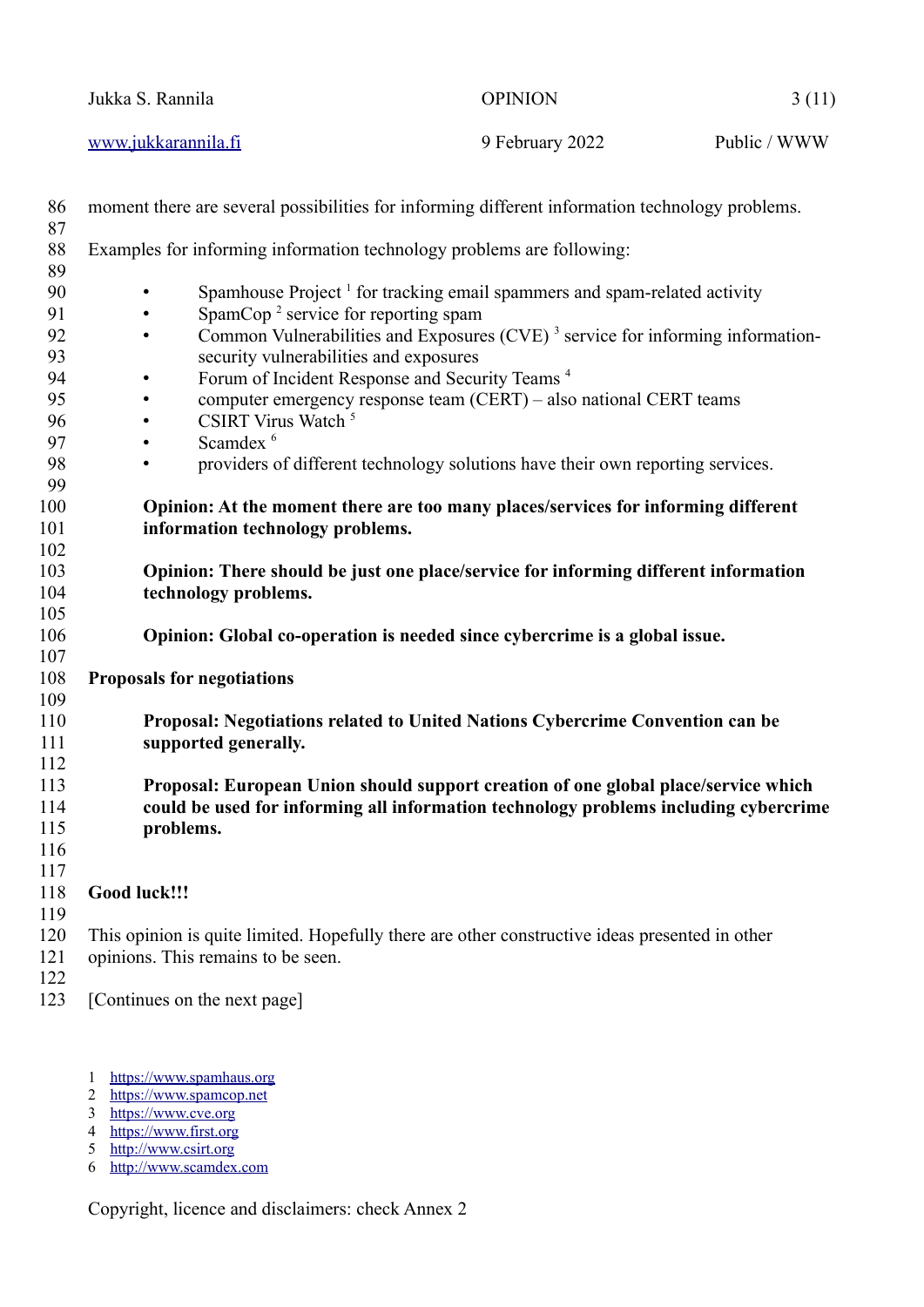Jukka S. Rannila **OPINION** 4 (11)

**ANNEX 1**

[www.jukkarannila.fi](http://www.jukkarannila.fi/) 9 February 2022 Public / WWW

My opinions to the previous and relevant consultations – there consultations were mostly organised by the European Commission. General page to all consultations – both in English and in Finnish: <http://www.jukkarannila.fi/lausunnot.html> EN: Opinion 1: Review of the rules on access to documents [http://www.jukkarannila.fi/lausunnot.html#nro\\_1](http://www.jukkarannila.fi/lausunnot.html#nro_1) EN: Opinion 2: Schools for the 21st Century [http://www.jukkarannila.fi/lausunnot.html#nro\\_2](http://www.jukkarannila.fi/lausunnot.html#nro_2) EN: Opinion 3: The future of pharmaceuticals for Human use in Europe- making Europe a Hub for Safe and Innovative medicines [http://www.jukkarannila.fi/lausunnot.html#nro\\_3](http://www.jukkarannila.fi/lausunnot.html#nro_3) EN: Opinion 5: Consumer Scoreboard, Questionnaire for stakeholders [http://www.jukkarannila.fi/lausunnot.html#nro\\_5](http://www.jukkarannila.fi/lausunnot.html#nro_5) EN: Opinion 6: Consultation on a Code of Conduct for Interest Representatives [http://www.jukkarannila.fi/lausunnot.html#nro\\_6](http://www.jukkarannila.fi/lausunnot.html#nro_6) EN: Opinion 8: European Interoperability Framework, version 2, draft [http://www.jukkarannila.fi/lausunnot.html#nro\\_8](http://www.jukkarannila.fi/lausunnot.html#nro_8) EN: Opinion 9: CAMSS: Common Assessment Method for Standards and Specifications, CAMSS proposal for comments [http://www.jukkarannila.fi/lausunnot.html#nro\\_9](http://www.jukkarannila.fi/lausunnot.html#nro_9) EN: Opinion 15: Collective Redress [http://www.jukkarannila.fi/lausunnot.html#nro\\_15](http://www.jukkarannila.fi/lausunnot.html#nro_15) EN: Opinion 17: Opinion to Antitrust Case No. COMP/C-3/39.530 [http://www.jukkarannila.fi/lausunnot.html#nro\\_17](http://www.jukkarannila.fi/lausunnot.html#nro_17) EN: Opinion 18: Opinion Related to the Public Undertaking by Microsoft [http://www.jukkarannila.fi/lausunnot.html#nro\\_18](http://www.jukkarannila.fi/lausunnot.html#nro_18) EN: Opinion 19: Official Acknowledgement by the Commission [http://www.jukkarannila.fi/lausunnot.html#nro\\_19](http://www.jukkarannila.fi/lausunnot.html#nro_19) EN: Opinion 20: SECOND Opinion Related to the Public Undertaking by Microsoft [http://www.jukkarannila.fi/lausunnot.html#nro\\_20](http://www.jukkarannila.fi/lausunnot.html#nro_20) EN: Opinion 21: Opinion about the European Interoperability Strategy proposal

[http://www.jukkarannila.fi/lausunnot.html#nro\\_21](http://www.jukkarannila.fi/lausunnot.html#nro_21) 168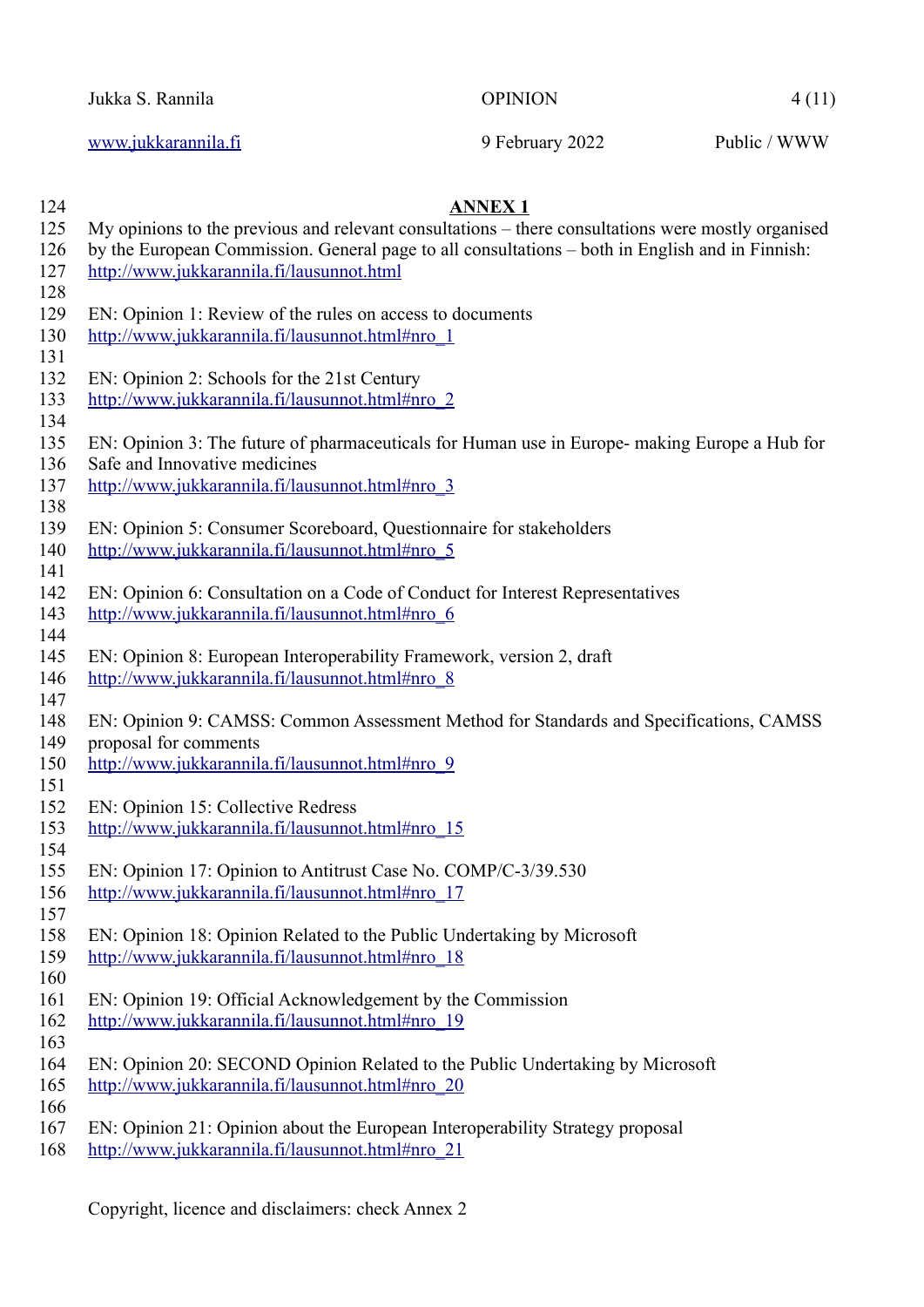| Jukka S. Rannila    | OPINION         | 5(11)        |
|---------------------|-----------------|--------------|
| www.jukkarannila.fi | 9 February 2022 | Public / WWW |

<span id="page-4-2"></span><span id="page-4-0"></span>

| 169<br>170 | EN: Opinion 23: Public consultation on the review of the European Standardisation System<br>http://www.jukkarannila.fi/lausunnot.html#nro 23 |
|------------|----------------------------------------------------------------------------------------------------------------------------------------------|
| 171        |                                                                                                                                              |
| 172        | EN: Opinion 27: Public Consultation on the Modernisation of EU Public Procurement Policy                                                     |
| 173        | http://www.jukkarannila.fi/lausunnot.html#nro 27                                                                                             |
| 174<br>175 |                                                                                                                                              |
| 176        | EN: Opinion 28: Consultation on the Europe 2020 Project Bond Initiative<br>http://www.jukkarannila.fi/lausunnot.html#nro 28                  |
| 177        |                                                                                                                                              |
| 178        | EN: Opinion 30: Internet Filtering                                                                                                           |
| 179        | http://www.jukkarannila.fi/lausunnot.html#nro 30                                                                                             |
| 180        | NOTE: Organised by the European Committee for Standardization (CEN) <sup>7</sup>                                                             |
| 181        |                                                                                                                                              |
| 182        | EN: Opinion 32: COMP/C-3/39.692/IBM – Maintenance services                                                                                   |
| 183        | http://www.jukkarannila.fi/lausunnot.html#nro_32                                                                                             |
| 184        |                                                                                                                                              |
| 185        | EN: Opinion 34: REMIT Registration Format                                                                                                    |
| 186        | http://www.jukkarannila.fi/lausunnot.html#nro 34                                                                                             |
| 187        | NOTE: Organised by The Agency for the Cooperation of Energy Regulators (ACER) <sup>8</sup>                                                   |
| 188<br>189 | EN: Opinion 35: Exploiting the employment potential of the personal and household services                                                   |
| 190        | http://www.jukkarannila.fi/lausunnot.html#nro 35                                                                                             |
| 191        |                                                                                                                                              |
| 192        | EN: Opinion 37: CASE COMP/39.654 - Reuters instrument codes                                                                                  |
| 193        | http://www.jukkarannila.fi/lausunnot.html#nro_37                                                                                             |
| 194        |                                                                                                                                              |
| 195        | EN: Opinion 39: Registry options to facilitate linking of emissions trading systems                                                          |
| 196        | http://www.jukkarannila.fi/lausunnot.html#nro_39                                                                                             |
| 197        |                                                                                                                                              |
| 198        | EN: Opinion 40: Media Freedom and Pluralism / audiovisual regulatory bodies                                                                  |
| 199        | http://www.jukkarannila.fi/lausunnot.html#nro 40                                                                                             |
| 200        |                                                                                                                                              |
| 201<br>202 | EN: Opinion 41: AT.39398: observations on the proposed commitments                                                                           |
| 203        | http://www.jukkarannila.fi/lausunnot.html#nro 41                                                                                             |
| 204        | EN: Opinion 42: Opening up Education                                                                                                         |
| 205        | http://www.jukkarannila.fi/lausunnot.html#nro_42                                                                                             |
| 206        |                                                                                                                                              |
| 207        | EN: Opinion 43: Publication of extracts of the European register of market participants                                                      |
| 208        | http://www.jukkarannila.fi/lausunnot.html#nro 43                                                                                             |
| 209        | NOTE: Organised by The Agency for the Cooperation of Energy Regulators (ACER)                                                                |
| 210        |                                                                                                                                              |
| 211        |                                                                                                                                              |
|            |                                                                                                                                              |

- <span id="page-4-1"></span>[7](#page-4-0)<http://www.cen.eu/> (Accessed 2 July 2012)
- <span id="page-4-3"></span>[8](#page-4-2) <http://www.acer.europa.eu/>(Accessed 2 July 2012)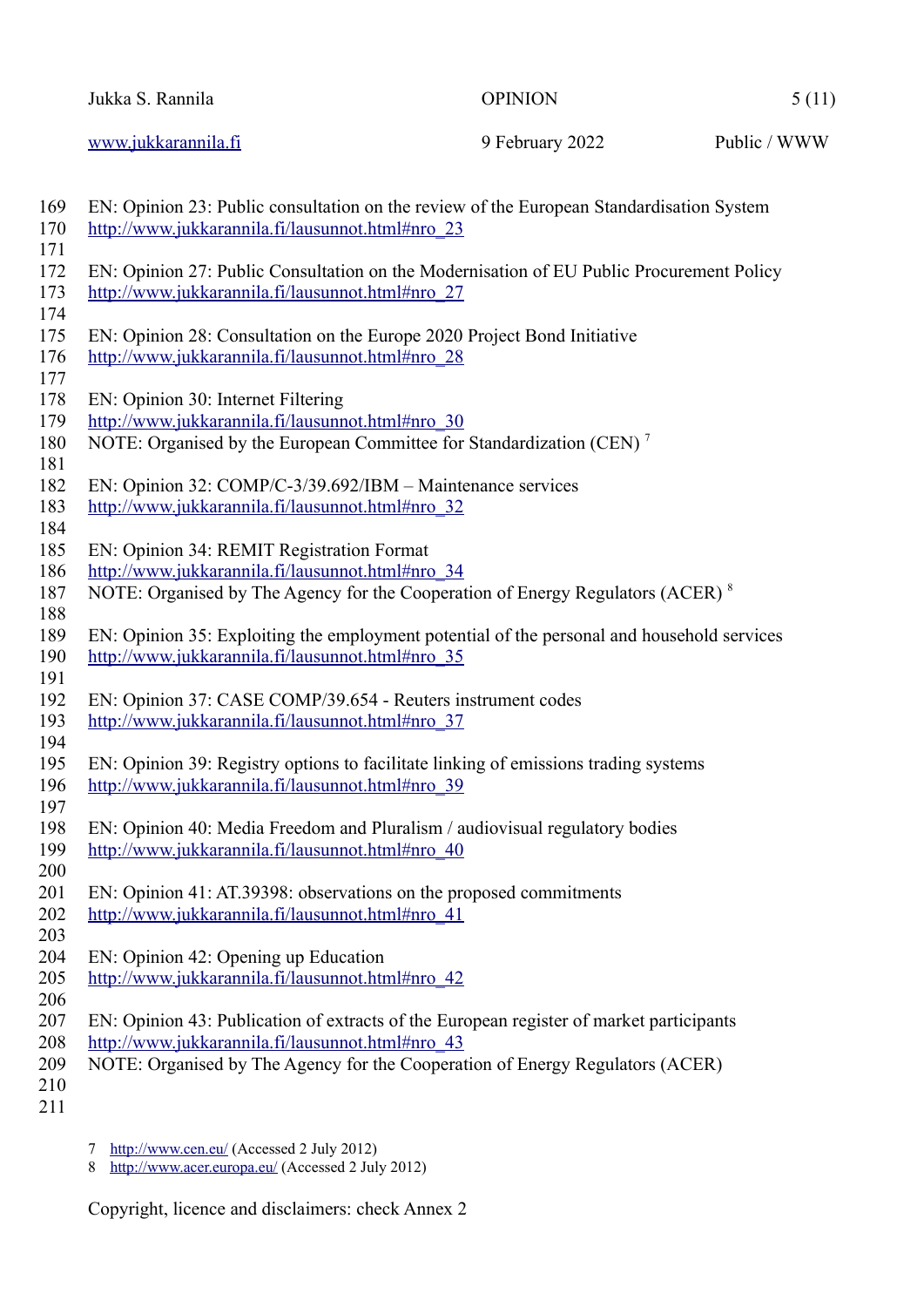## Jukka S. Rannila **OPINION** 6 (11)

[www.jukkarannila.fi](http://www.jukkarannila.fi/) 9 February 2022 Public / WWW

| 212 | EN: Opinion 44: Evaluation policy guidelines                                  |
|-----|-------------------------------------------------------------------------------|
| 213 | http://www.jukkarannila.fi/lausunnot.html#nro 44                              |
| 214 |                                                                               |
| 215 | EN: Opinion 45: About ICT standardisation                                     |
| 216 | http://www.jukkarannila.fi/lausunnot.html#nro 45                              |
| 217 |                                                                               |
| 218 | EN: Opinion 46: Review of the EU copyright rules                              |
| 219 | http://www.jukkarannila.fi/lausunnot.html#nro 46                              |
| 220 |                                                                               |
| 221 | EN: Opinion 51: European Area of Skills and Qualifications                    |
| 222 | http://www.jukkarannila.fi/lausunnot.html#nro 51                              |
| 223 |                                                                               |
| 224 | EN: Opinion 52: Trusted Cloud Europe Survey                                   |
| 225 | http://www.jukkarannila.fi/lausunnot.html#nro_52                              |
| 226 |                                                                               |
| 227 | EN: Opinion 53: Trade Reporting User Manual (TRUM) (Draft)                    |
| 228 | http://www.jukkarannila.fi/lausunnot.html#nro 53                              |
| 229 | NOTE: Organised by The Agency for the Cooperation of Energy Regulators (ACER) |
| 230 |                                                                               |
| 231 | EN: Opinion 55: European Energy Regulation                                    |
| 232 | http://www.jukkarannila.fi/lausunnot.html#nro 55                              |
| 233 | NOTE: Organised by The Agency for the Cooperation of Energy Regulators (ACER) |
| 234 |                                                                               |
| 235 | EN: Opinion 59: Green paper on mobile Health                                  |
| 236 | http://www.jukkarannila.fi/lausunnot.html#nro 59                              |
| 237 |                                                                               |
| 238 | EN: Opinion 60: Cross-border inheritance tax problems within the EU           |
| 239 | http://www.jukkarannila.fi/lausunnot.html#nro 60                              |
| 240 |                                                                               |
| 241 | EN: Opinion 61: European Register of Products Containing Nanomaterials        |
| 242 | http://www.jukkarannila.fi/lausunnot.html#nro 61                              |
| 243 |                                                                               |
| 244 | EN: Opinion 64: Corporate Social Responsibility - European Commission         |
| 245 | http://www.jukkarannila.fi/lausunnot.html#nro 64                              |
| 246 |                                                                               |
| 247 | EN: Opinion 66: Net Innovation for the Work Programme 2016-2017               |
| 248 | http://www.jukkarannila.fi/lausunnot.html#nro 66                              |
| 249 |                                                                               |
| 250 | EN: Opinion 68: European Network Code Stakeholder Committees                  |
| 251 | http://www.jukkarannila.fi/lausunnot.html#nro 68                              |
| 252 | NOTE: Organised by The Agency for the Cooperation of Energy Regulators (ACER) |
| 253 |                                                                               |
| 254 | EN: Opinion 71: Common Schema for the Disclosure of Inside Information        |
| 255 | http://www.jukkarannila.fi/lausunnot.html#nro 71                              |
| 256 | NOTE: Organised by The Agency for the Cooperation of Energy Regulators (ACER) |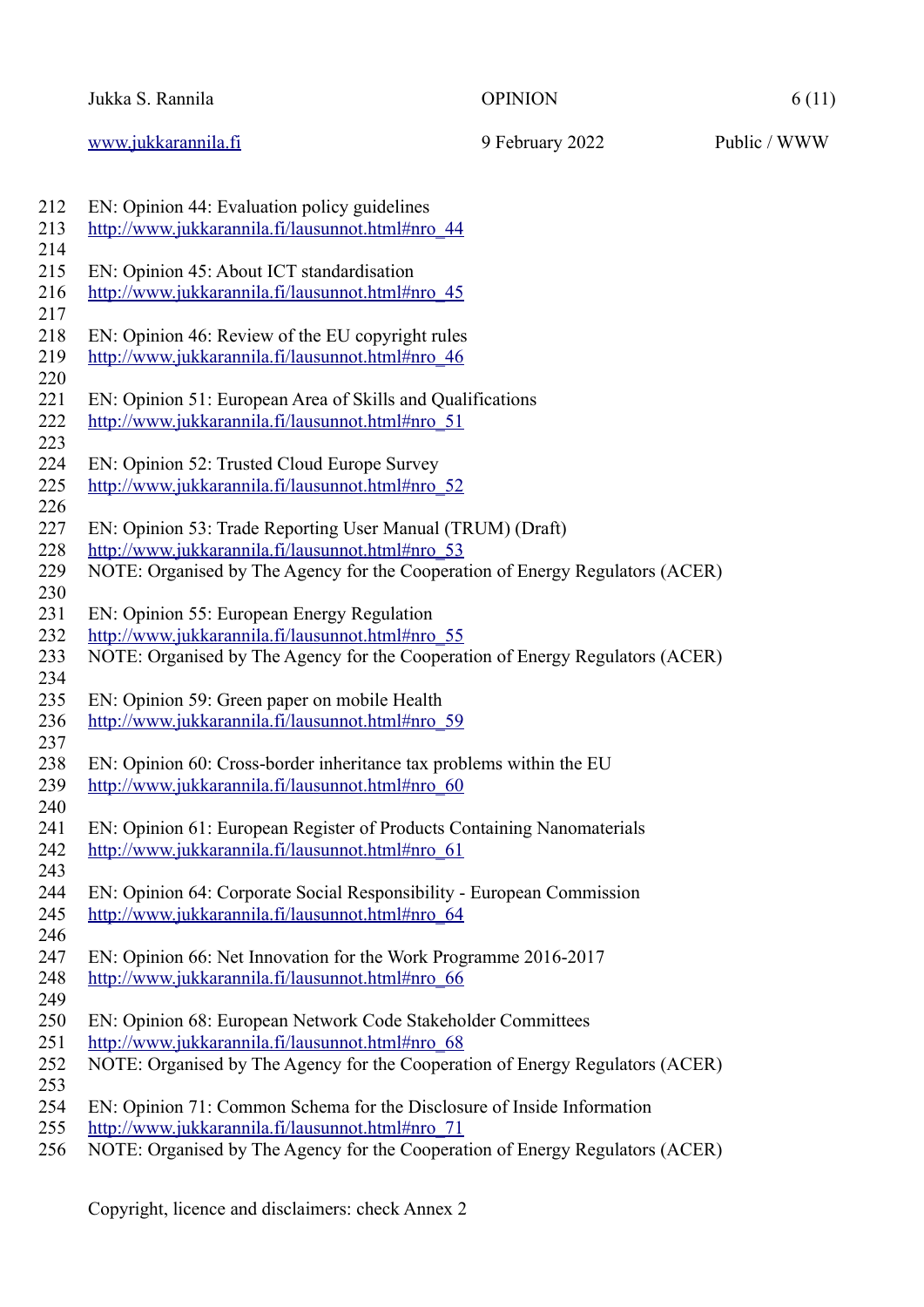<span id="page-6-0"></span>

| Jukka S. Rannila    | <b>OPINION</b>  | 7(11)        |
|---------------------|-----------------|--------------|
| www.jukkarannila.fi | 9 February 2022 | Public / WWW |

<span id="page-6-1"></span>

| 257 | EN: Opinion 74: Enabling the Internet of Things                                                    |
|-----|----------------------------------------------------------------------------------------------------|
| 258 | http://www.jukkarannila.fi/lausunnot.html#nro 74                                                   |
| 259 | NOTE: Organised by Body of European Regulators for Electronic Communications (BEREC) <sup>9</sup>  |
| 260 |                                                                                                    |
| 261 | EN: Opinion 80: Mandatory Transparency Register                                                    |
| 262 | http://www.jukkarannila.fi/lausunnot.html#nro_80                                                   |
| 263 |                                                                                                    |
| 264 | EN: Opinion 84: Revision of the European Interoperability Framework                                |
| 265 | http://www.jukkarannila.fi/lausunnot.html#nro 84                                                   |
| 266 |                                                                                                    |
| 267 | EN: Opinion 86: 2016 Annual Colloquium on fundamental rights                                       |
| 268 | http://www.jukkarannila.fi/lausunnot.html#nro_86                                                   |
| 269 |                                                                                                    |
| 270 | EN: Opinion 88: Evaluation and Review of the ePrivacy Directive                                    |
| 271 | http://www.jukkarannila.fi/lausunnot.html#nro 88                                                   |
| 272 |                                                                                                    |
| 273 | EN: Opinion 89: BEREC Guidelines for net neutrality rules                                          |
| 274 | http://www.jukkarannila.fi/lausunnot.html#nro 89                                                   |
| 275 | NOTE: Organised by Body of European Regulators for Electronic Communications (BEREC)               |
| 276 |                                                                                                    |
| 277 | EN: Opinion 93: Safety of apps and other non-embedded software                                     |
| 278 | http://www.jukkarannila.fi/lausunnot.html#nro 93                                                   |
| 279 |                                                                                                    |
| 280 | EN: Opinion 95: Targeted consultation on eForms                                                    |
| 281 | http://www.jukkarannila.fi/lausunnot.html#nro 95                                                   |
| 282 |                                                                                                    |
| 283 | EN: Opinion 97: COM(2016) 882 final - 2016/0408 (COD)                                              |
| 284 | http://www.jukkarannila.fi/lausunnot.html#nro_97                                                   |
| 285 |                                                                                                    |
| 286 | EN: Opinion 98: Opinions related to six (6) co-decision (COD) proposals                            |
| 287 | http://www.jukkarannila.fi/lausunnot.html#nro 98                                                   |
| 288 |                                                                                                    |
| 289 | EN: Opinion 99: COM(2016)0863 - European Union Agency for the Cooperation of Energy                |
| 290 | Regulators. Recast                                                                                 |
| 291 | http://www.jukkarannila.fi/lausunnot.html#nro 99                                                   |
| 292 |                                                                                                    |
| 293 | EN: Opinion 100: Protection of personal data (EU)                                                  |
| 294 | http://www.jukkarannila.fi/lausunnot.html#nro_100                                                  |
| 295 |                                                                                                    |
| 296 | EN: Opinion 101: Governance of the Energy Union                                                    |
| 297 | http://www.jukkarannila.fi/lausunnot.html#nro 101                                                  |
| 298 |                                                                                                    |
| 299 | EN: Opinion 102: Smart Wearables                                                                   |
| 300 | http://www.jukkarannila.fi/lausunnot.html#nro 102                                                  |
|     |                                                                                                    |
|     | http://www.berec.europa.eu, Body of European Regulators for Electronic Communications (BEREC)<br>9 |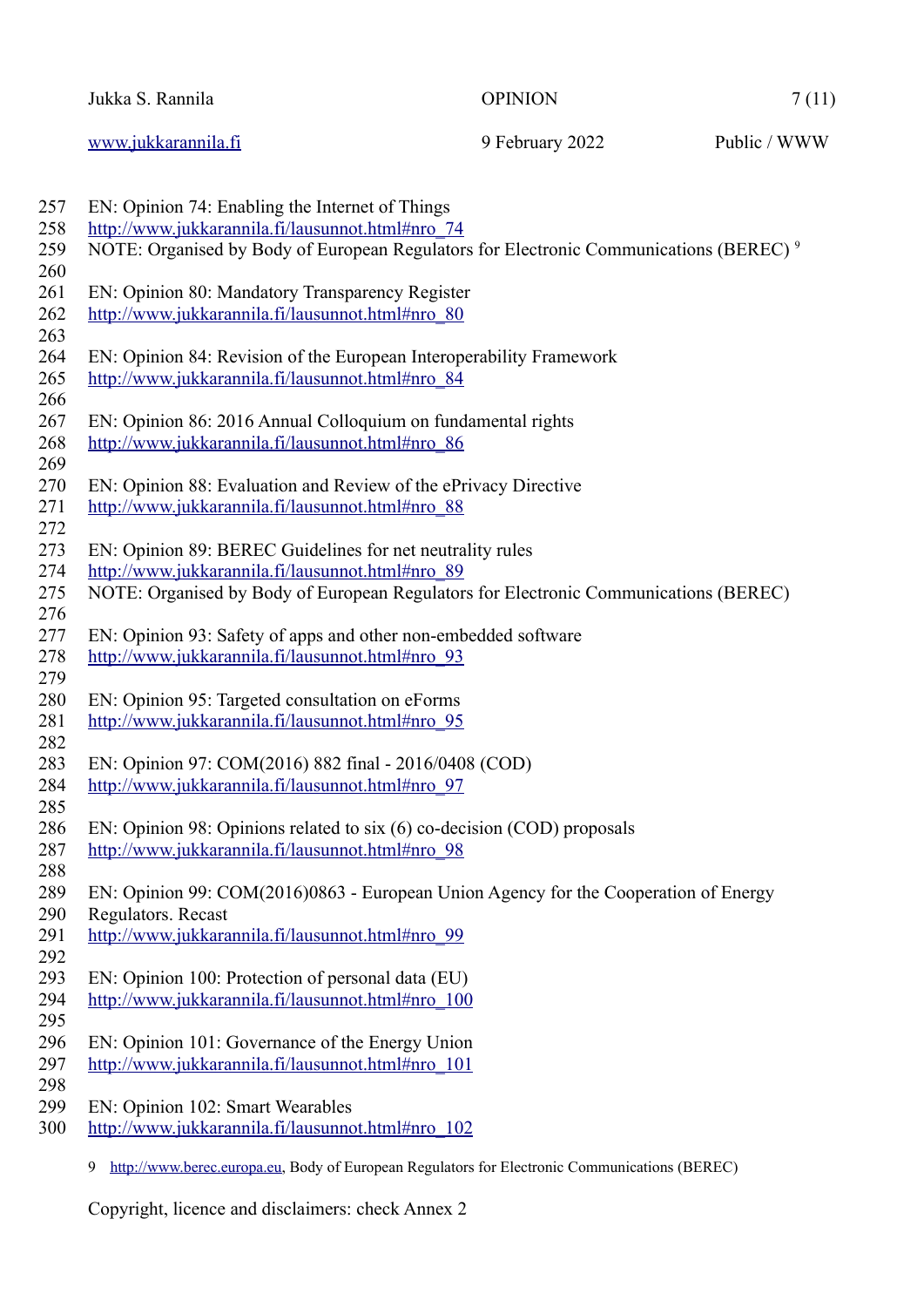| Jukka S. Rannila    | OPINION         | 8(11)        |
|---------------------|-----------------|--------------|
| www.jukkarannila.fi | 9 February 2022 | Public / WWW |

| 301 | EN: Opinion 106: Review of the European Union Agency for Network and Information Security        |
|-----|--------------------------------------------------------------------------------------------------|
| 302 | (ENISA)                                                                                          |
| 303 | http://www.jukkarannila.fi/lausunnot.html#nro 106                                                |
| 304 |                                                                                                  |
| 305 | EN: Opinion 108: Single Digital Gateway                                                          |
| 306 | http://www.jukkarannila.fi/lausunnot.html#nro 108                                                |
| 307 |                                                                                                  |
| 308 | EN: Opinion 110: Technical arrangements / Information systems / Union Customs Code               |
| 309 | http://www.jukkarannila.fi/lausunnot.html#nro 110                                                |
| 310 |                                                                                                  |
| 311 | EN: Opinion 111: Interoperability of information systems for migration and security              |
| 312 | http://www.jukkarannila.fi/lausunnot.html#nro 111                                                |
| 313 |                                                                                                  |
| 314 | EN: Opinion 113: Transform of health and care                                                    |
| 315 | http://www.jukkarannila.fi/lausunnot.html#nro 113                                                |
| 316 |                                                                                                  |
| 317 | EN: Opinion 114: Premium content on ECS markets and the effect of devices on the open use of the |
| 318 | Internet                                                                                         |
| 319 | http://www.jukkarannila.fi/lausunnot.html#nro 114                                                |
| 320 | NOTE: Organised by Body of European Regulators for Electronic Communications (BEREC)             |
| 321 |                                                                                                  |
| 322 | EN: Opinion 118: Fake news and online disinformation                                             |
| 323 | http://www.jukkarannila.fi/lausunnot.html#nro 118                                                |
| 324 |                                                                                                  |
| 325 | EN: Opinion 119: European Social Security Number                                                 |
| 326 | http://www.jukkarannila.fi/lausunnot.html#nro 119                                                |
| 327 |                                                                                                  |
| 328 | EN: Opinion 120: European Labour Authority                                                       |
| 329 | http://www.jukkarannila.fi/lausunnot.html#nro_120                                                |
| 330 |                                                                                                  |
| 331 | EN: Opinion 121: 2nd Data Package                                                                |
|     |                                                                                                  |
| 332 | http://www.jukkarannila.fi/lausunnot.html#nro 121                                                |
| 333 |                                                                                                  |
| 334 | EN: Opinion 122: Proposal to create a cybersecurity competence network with a European           |
| 335 | <b>Cybersecurity Research and Competence Centre</b>                                              |
| 336 | http://www.jukkarannila.fi/lausunnot.html#nro 122                                                |
| 337 |                                                                                                  |
| 338 | EN: Opinion 123: Proposal for a DIRECTIVE OF THE EUROPEAN PARLIAMENT AND OF                      |
| 339 | THE COUNCIL on the re-use of public sector information (recast)                                  |
| 340 | http://www.jukkarannila.fi/lausunnot.html#nro 123                                                |
| 341 |                                                                                                  |
| 342 | EN: Opinion 125: Security of identity cards of Union citizens and of residence documents         |
| 343 | http://www.jukkarannila.fi/lausunnot.html#nro 125                                                |
| 344 |                                                                                                  |
| 345 |                                                                                                  |
|     |                                                                                                  |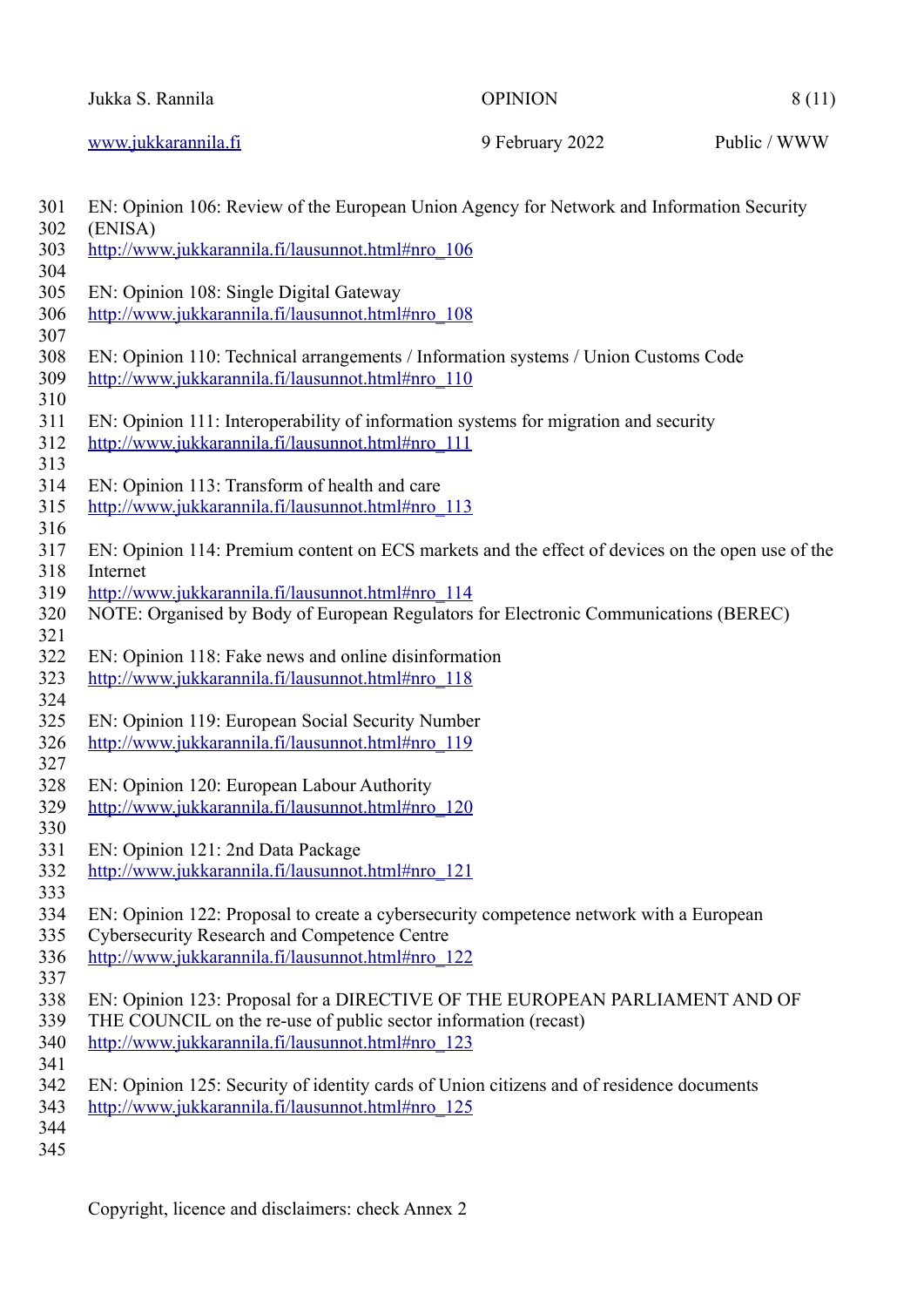| Jukka S. Rannila    | <b>OPINION</b>  | 9(11)        |
|---------------------|-----------------|--------------|
| www.jukkarannila.fi | 9 February 2022 | Public / WWW |

| 346 | EN: Opinion 128: Summertime arrangements                                                          |
|-----|---------------------------------------------------------------------------------------------------|
| 347 | http://www.jukkarannila.fi/lausunnot.html#nro_128                                                 |
| 348 |                                                                                                   |
| 349 | EN: Opinion 129: Format for a European Electronic Health Record (EHR) Exchange                    |
| 350 | http://www.jukkarannila.fi/lausunnot.html#nro_129                                                 |
| 351 |                                                                                                   |
| 352 | EN: Opinion 132: Informative guidance on the Regulation on the Free flow of non-personal data     |
| 353 | http://www.jukkarannila.fi/lausunnot.html#nro 132                                                 |
| 354 |                                                                                                   |
| 355 | EN: Opinion 133: standard forms for the publication of notices in the field of public procurement |
| 356 | ("eForms")                                                                                        |
| 357 | http://www.jukkarannila.fi/lausunnot.html#nro 133                                                 |
| 358 |                                                                                                   |
| 359 | EN: Opinion 134: Update Implementing act on technical arrangements for the systems defined by     |
| 360 | <b>UCC</b>                                                                                        |
| 361 | http://www.jukkarannila.fi/lausunnot.html#nro 134                                                 |
| 362 |                                                                                                   |
| 363 | EN: Opinion 139: Information management system for official controls Regulation (IMSOC)           |
| 364 | http://www.jukkarannila.fi/lausunnot.html#nro 139                                                 |
| 365 |                                                                                                   |
| 366 | EN: Opinion 141: Farm Accountancy Data Network                                                    |
| 367 | http://www.jukkarannila.fi/lausunnot.html#nro_141                                                 |
| 368 |                                                                                                   |
| 369 | EN: Opinion 142: Horizon Europe (two consultations)                                               |
| 370 | http://www.jukkarannila.fi/lausunnot.html#nro_142                                                 |
| 371 |                                                                                                   |
| 372 | EN: Opinion 144: Digitisation and online access of cultural material and digital preservation     |
| 373 | (evaluation)                                                                                      |
| 374 | http://www.jukkarannila.fi/lausunnot.html#nro 144                                                 |
| 375 |                                                                                                   |
| 376 | EN: Opinion 146: Draft CWA by the CEN/WS - Journalism Trust Initiative                            |
| 377 | http://www.jukkarannila.fi/lausunnot.html#nro 146                                                 |
| 378 | NOTE: Organised by the European Committee for Standardization (CEN)                               |
| 379 |                                                                                                   |
| 380 | EN: Opinion 147: EU customs procedures - developing and upgrading electronic systems              |
| 381 | http://www.jukkarannila.fi/lausunnot.html#nro 147                                                 |
| 382 |                                                                                                   |
| 383 | EN: Opinion 152: Revision of the Non-Financial Reporting Directive                                |
| 384 | http://www.jukkarannila.fi/lausunnot.html#nro 152                                                 |
| 385 |                                                                                                   |
| 386 | EN: Opinion 154: Strengthen the exchange of information framework in the field of taxation        |
| 387 | http://www.jukkarannila.fi/lausunnot.html#nro 154                                                 |
| 388 |                                                                                                   |
| 389 |                                                                                                   |
| 390 |                                                                                                   |
|     |                                                                                                   |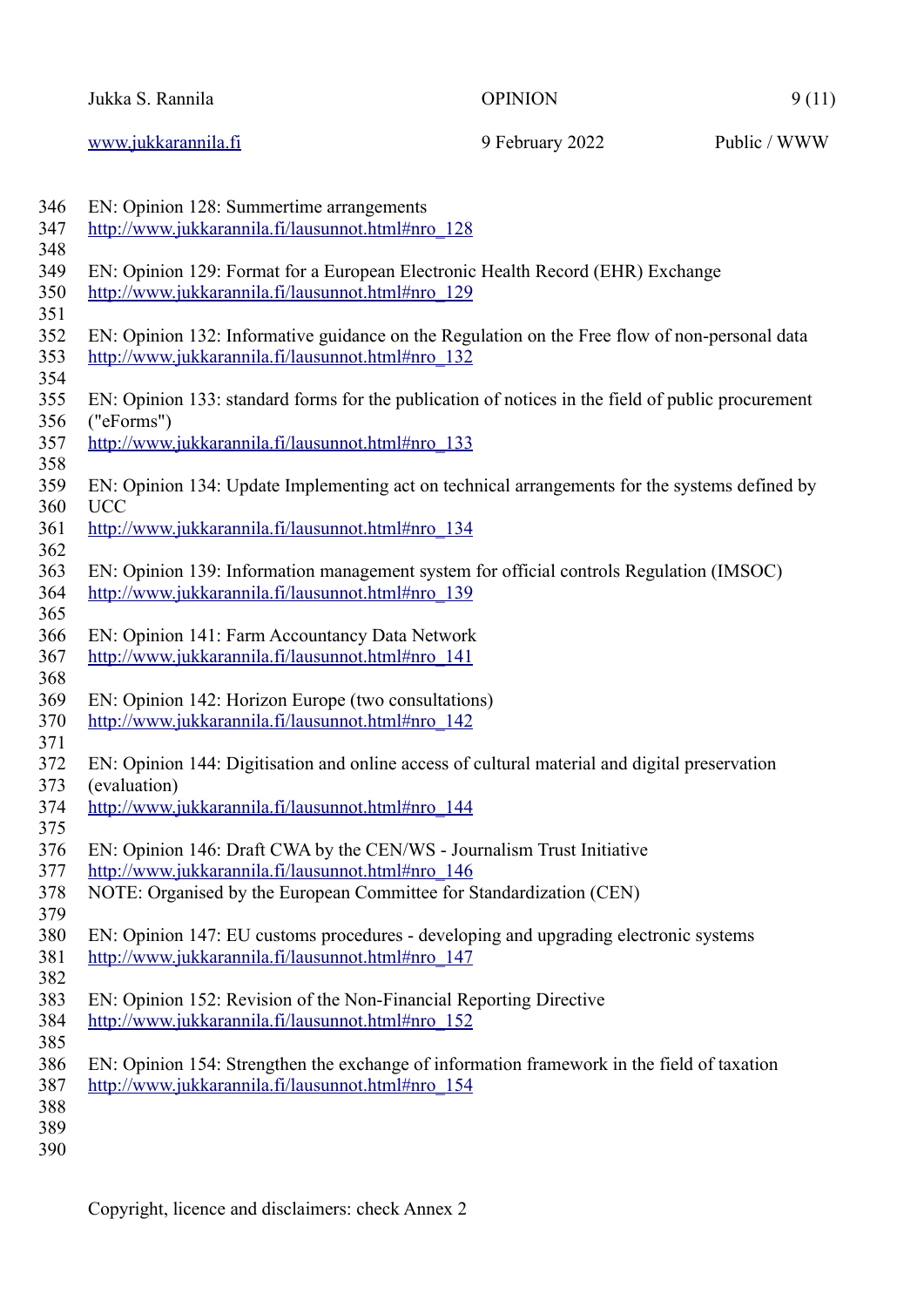| Jukka S. Rannila    | OPINION         | 10(11)       |
|---------------------|-----------------|--------------|
| www.jukkarannila.fi | 9 February 2022 | Public / WWW |

| 391<br>392 | EN: Opinion 156: Elements of the data for "ICT usage and e-commerce" for the reference year<br>2021                                           |
|------------|-----------------------------------------------------------------------------------------------------------------------------------------------|
| 393        | http://www.jukkarannila.fi/lausunnot.html#nro 156                                                                                             |
| 394<br>395 | EN: Opinion 159: EU competition law - market definition notice (evaluation)                                                                   |
| 396        | http://www.jukkarannila.fi/lausunnot.html#nro 159                                                                                             |
| 397        |                                                                                                                                               |
| 398        | EN: Opinion 161: New Competition Tool ('NCT')                                                                                                 |
| 399        | http://www.jukkarannila.fi/lausunnot.html#nro_161                                                                                             |
| 400        |                                                                                                                                               |
| 401        | EN: Opinion 162: Digital Services Act package: ex ante regulatory instrument of very large online                                             |
| 402        | platforms acting as gatekeepers                                                                                                               |
| 403        | http://www.jukkarannila.fi/lausunnot.html#nro 162                                                                                             |
| 404<br>405 |                                                                                                                                               |
| 406        | EN: Opinion 165: Legislative framework for the governance of common European data spaces<br>http://www.jukkarannila.fi/lausunnot.html#nro 165 |
| 407        |                                                                                                                                               |
| 408        | EN: Opinion 166: Sharing information between national business registers                                                                      |
| 409        | http://www.jukkarannila.fi/lausunnot.html#nro 166                                                                                             |
| 410        |                                                                                                                                               |
| 411        | EN: Opinion 167: Interoperable digital public services - European Interoperability Framework                                                  |
| 412        | evaluation & strategy                                                                                                                         |
| 413        | http://www.jukkarannila.fi/lausunnot.html#nro 167                                                                                             |
| 414        |                                                                                                                                               |
| 415        | EN: Opinion 169: Fighting child sexual abuse: detection, removal and reporting of illegal content                                             |
| 416        | online                                                                                                                                        |
| 417        | http://www.jukkarannila.fi/lausunnot.html#nro 169                                                                                             |
| 418        |                                                                                                                                               |
| 419<br>420 | EN: Opinion 170: Data sharing in the EU - common European data spaces (new rules)<br>http://www.jukkarannila.fi/lausunnot.html#nro 170        |
| 421        |                                                                                                                                               |
| 422        | EN: Opinion 172: Guidance on tackling disinformation (update)                                                                                 |
| 423        | http://www.jukkarannila.fi/lausunnot.html#nro_172                                                                                             |
| 424        |                                                                                                                                               |
| 425        | EN: Opinion 173: Declaration of Digital Principles                                                                                            |
| 426        | http://www.jukkarannila.fi/lausunnot.html#nro 173                                                                                             |
| 427        |                                                                                                                                               |
| 428        | EN: Opinion 174: Data Act (& amended rules on the legal protection of databases)                                                              |
| 429        | http://www.jukkarannila.fi/lausunnot.html#nro_174                                                                                             |
| 430        |                                                                                                                                               |
| 431        | 175: EN: Opinion 175: EU financial system - supervisory data strategy                                                                         |
| 432<br>433 | http://www.jukkarannila.fi/lausunnot.html#nro_175                                                                                             |
| 434        | EN: Opinion 176: Upgrading digital company law                                                                                                |
| 435        | http://www.jukkarannila.fi/lausunnot.html#nro_176                                                                                             |
|            |                                                                                                                                               |